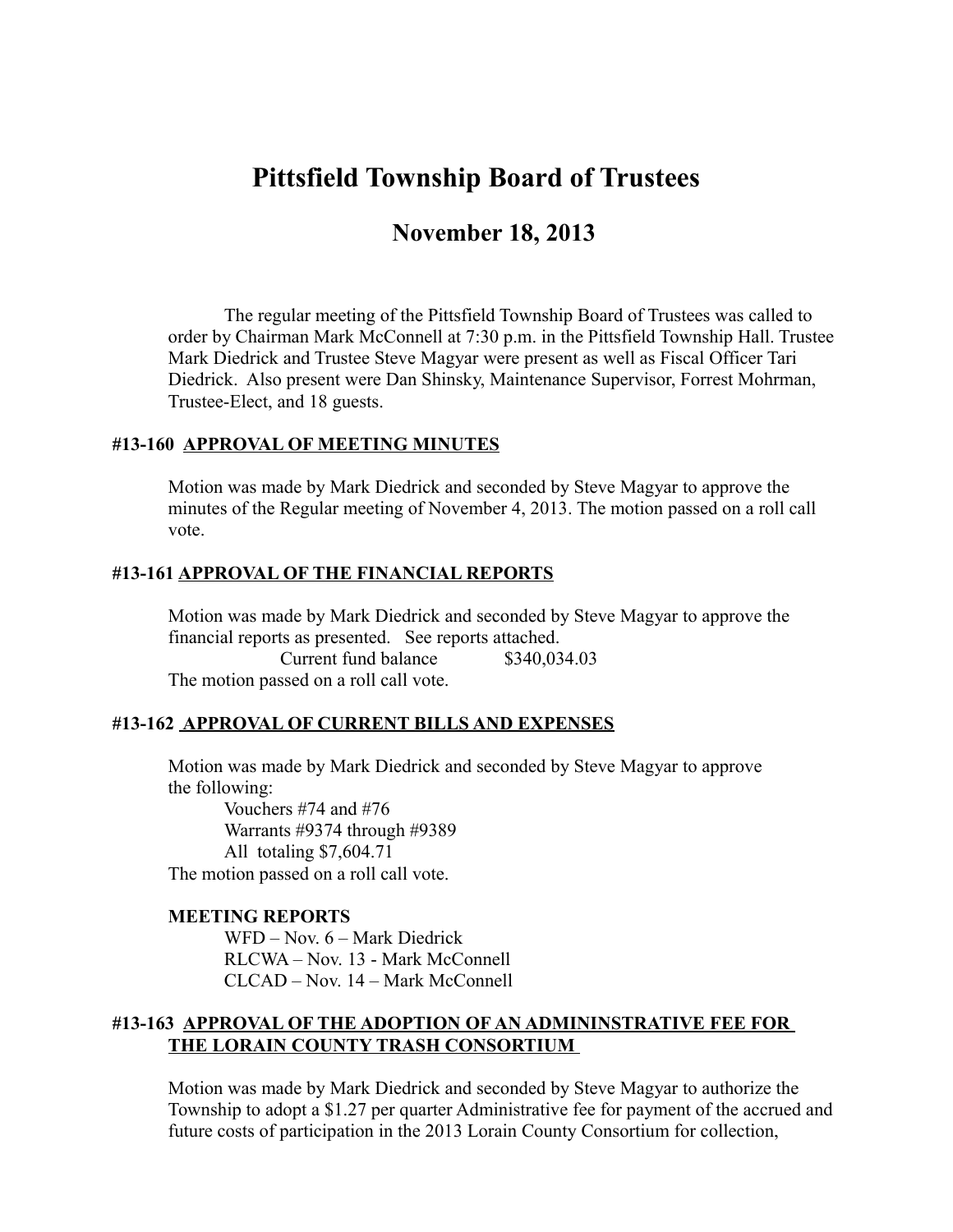transfer, and disposal of solid waste and recyclable materials services, to be billed by Rumpke Waste and Recycling Services. (See detailed resolution attached.) The motion passed on a roll call vote.

**Pittsfield Township Historical Society** - The site for the schoolhouse was discussed. A possible solution that was proposed is to place the schoolhouse in a temporary location between the Townhall and Township garage, until such time as a permanent site would be agreed upon. The long-range plan for the Township may include the moving of the township garage, at which time the schoolhouse could be placed at that site. A contract was submitted by the Historical Society to the Trustees. The Trustees will review and take action at the next Board meeting.

### **NEW BUSINESS –**

There are three residents interested in serving on the Board of Zoning Appeals. It was suggested that these individuals come to the next meeting to be interviewed for the position.

# **#13-164 APPOINTMENT OF MARK DIEDRICK TO THE WELLINGTON FIRE DISTRICT BOARD**

Motion was made by Mark McConnell to appoint Mark Diedrick to the Wellington Fire District Board for the 2014 year. The motion was seconded by Steve Magyar. Mark Diedrick abstained from the vote. The motion passed on a roll call vote.

# **#13-165 APPOINTMENT OF MARK McCONNELL TO THE RURAL LORAIN COUNTY WATER AUTHORITY BOARD**

Motion was made by Mark Diedrick to appoint Mark McConnell to the Rural Lorain County Water Authority Board. The motion was seconded by Steve Magyar. Mark McConnell abstained from the vote. The motion passed on a roll call vote.

### **#13-166 APPROVAL OF THE POST-DETOUR RELEASE FORM FROM THE OHIO DEPT. OF TRANSPORTATION FOR THE ROUTE 58 CULVERT PROJECT**

Motion was made by Steve Magyar and seconded by Mark Diedrick to approve the Post-Detour Release form from the Ohio Dept. of Transportation regarding the detour of Route 58 traffic during the culvert replacement project done by the State. The motion passed on a roll call vote.

**ZONING BUSINESS –** Dan Shinsky reported that he worked with an individual regarding a variance on Pittsfield Township property.

**ROAD AND MAINTENANCE REPORT –** Dan Shinsky reported that he would be ordering road salt very soon. He also reported that he has completed an inventory list for the maintenance department inventory.

**HEARING OF THE PUBLIC –** Jen Abrams stated her concern about regulations being needed for commercial businesses coming into Pittsfield Township. She reviewed the violations that the Quasar Corporation had while attempting to put industrial waste into